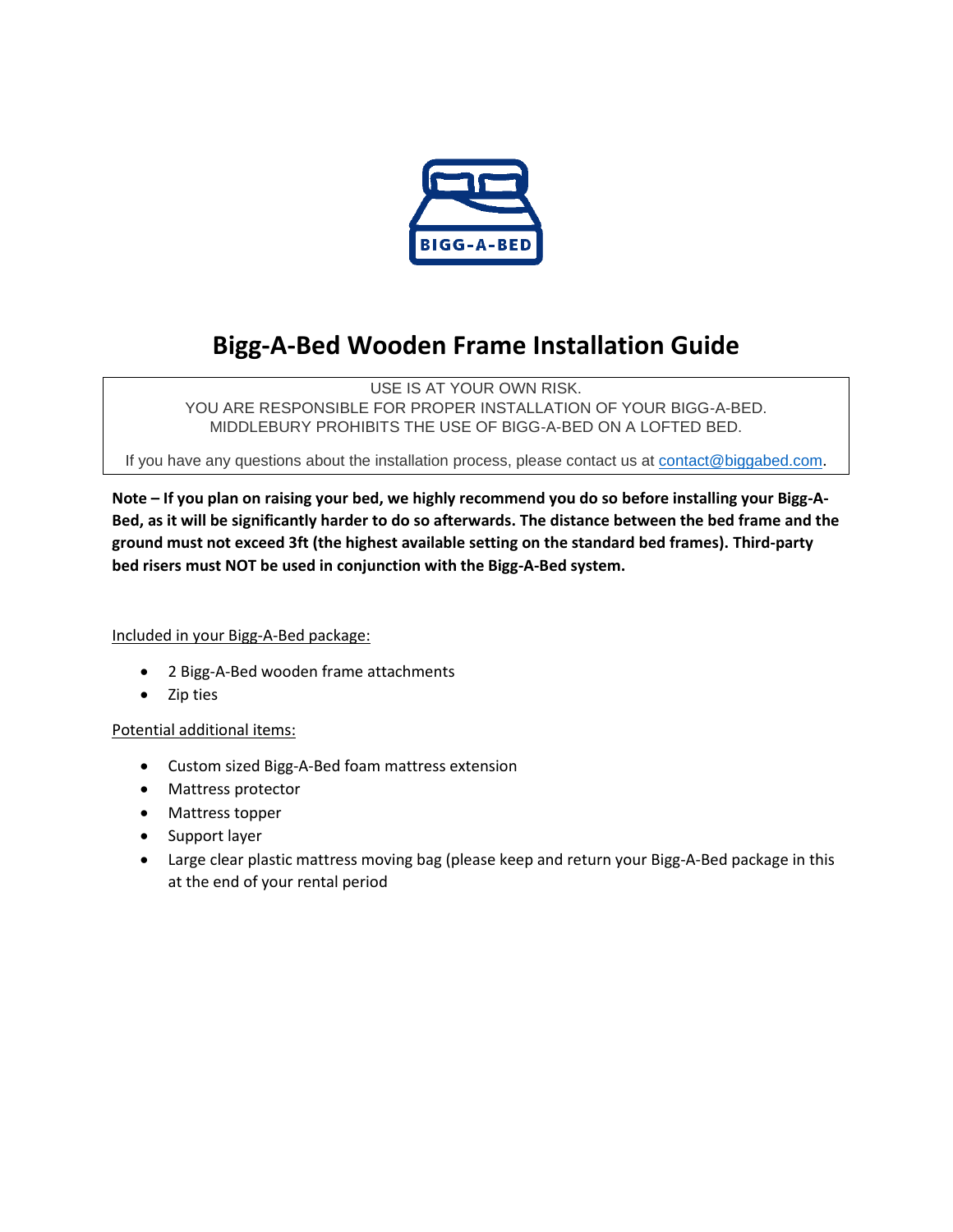### **Instructions**

**THERE ARE TWO DIFFERENT COLLEGE BED FRAME TYPES. STEP 2 DIFFERS SLIGHTLY DEPENDING ON WHICH FRAME YOU HAVE. STEP 2A IS FOR THE "RAILS" FRAME TYPE, AND STEP 2B IS FOR THOSE WITH THE "CHEST" FRAME TYPE (it has drawers under the bed as opposed to empty space).**

**1. Pictured:** Bigg-A-Bed wooden frame placed onto the college provided bed frame.



Place both frame attachments onto the college provided bed frame. The 1x2" wooden rails should sit roughly flush to the outside of the college bed frame.

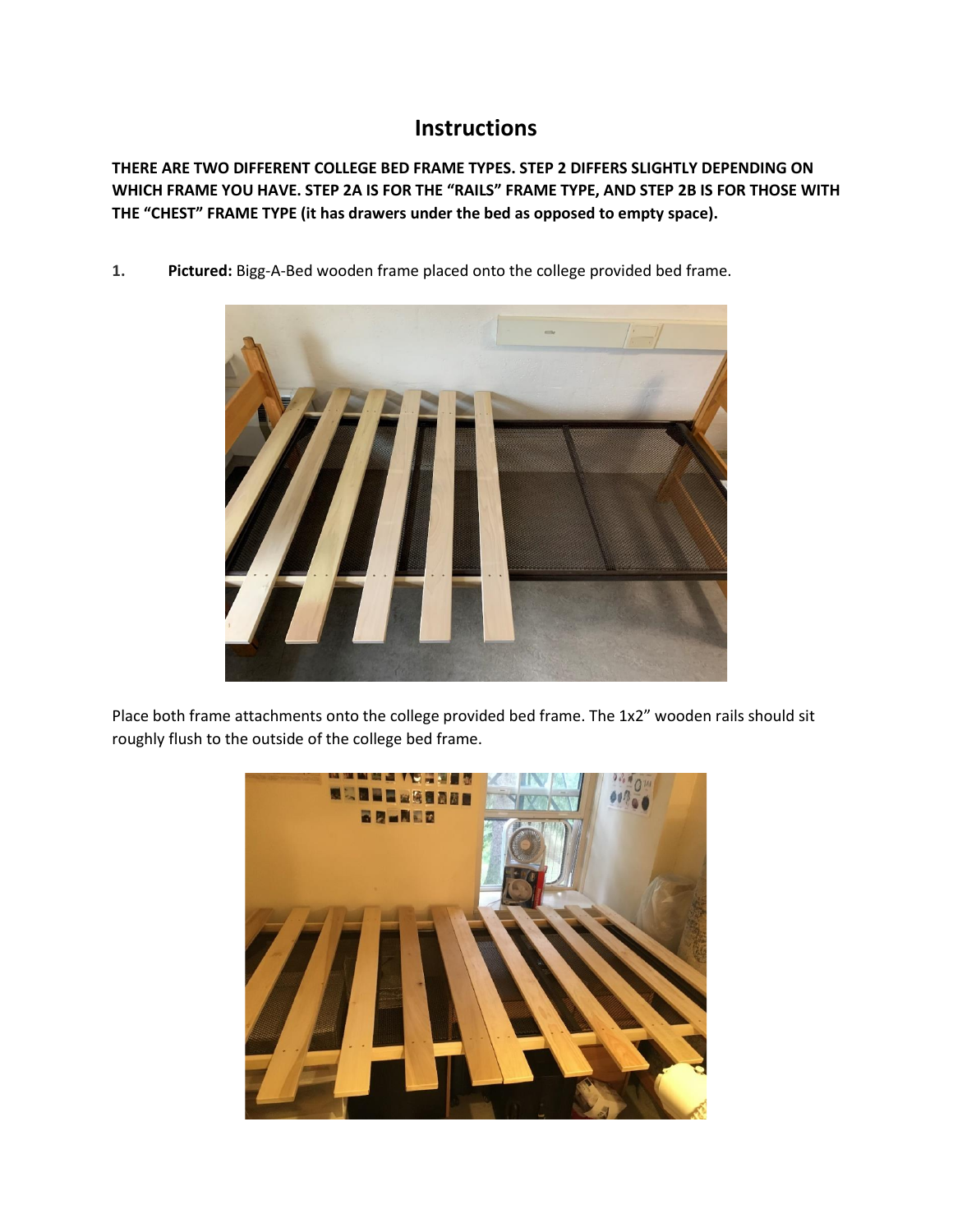#### 2. **FOR "RAILS" BED FRAMES**

a)

Zip ties should be placed on each side of each Bigg-A-Bed attachment, as pictured below. The exact location of the zip ties isn't important, as long as you have one on each side of each frame piece. Wrap the zip tie as tightly as possible around both the rail of the Bigg-A-Bed attachment and the college provided bed frame, as shown in the second picture. Place extra zip ties as available.

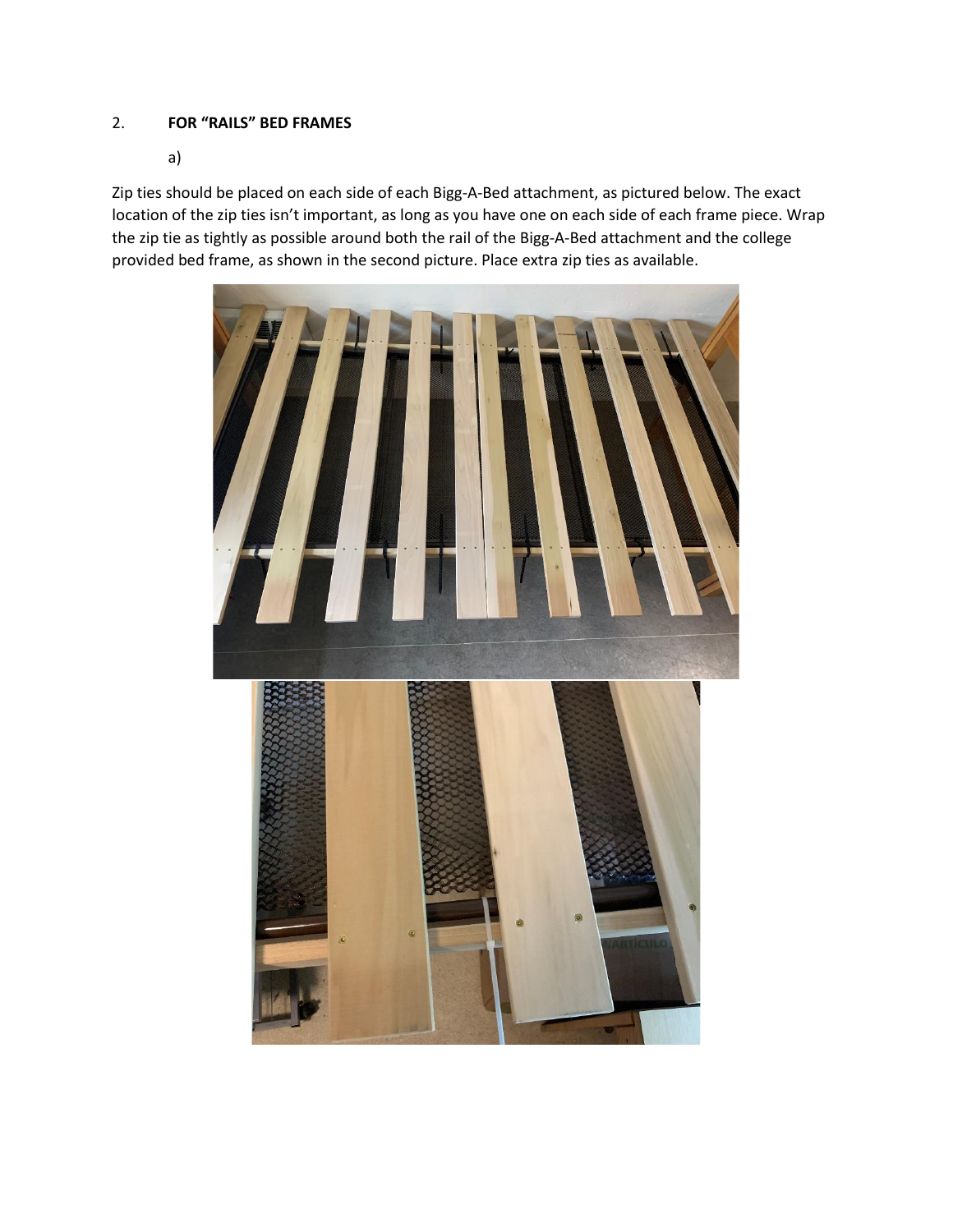#### a) **FOR "CHEST" BED FRAME TYPES**

Wrap the zip tie as tightly as possible around the crosswise 1x4" slats of the Bigg-A-Bed frame and the college provided bed frame's inner support beams (the things that look like waves in the picture below). Zip ties should be placed on each side of each of the two different Bigg-A-Bed frame pieces.



![](_page_3_Picture_3.jpeg)

![](_page_3_Picture_4.jpeg)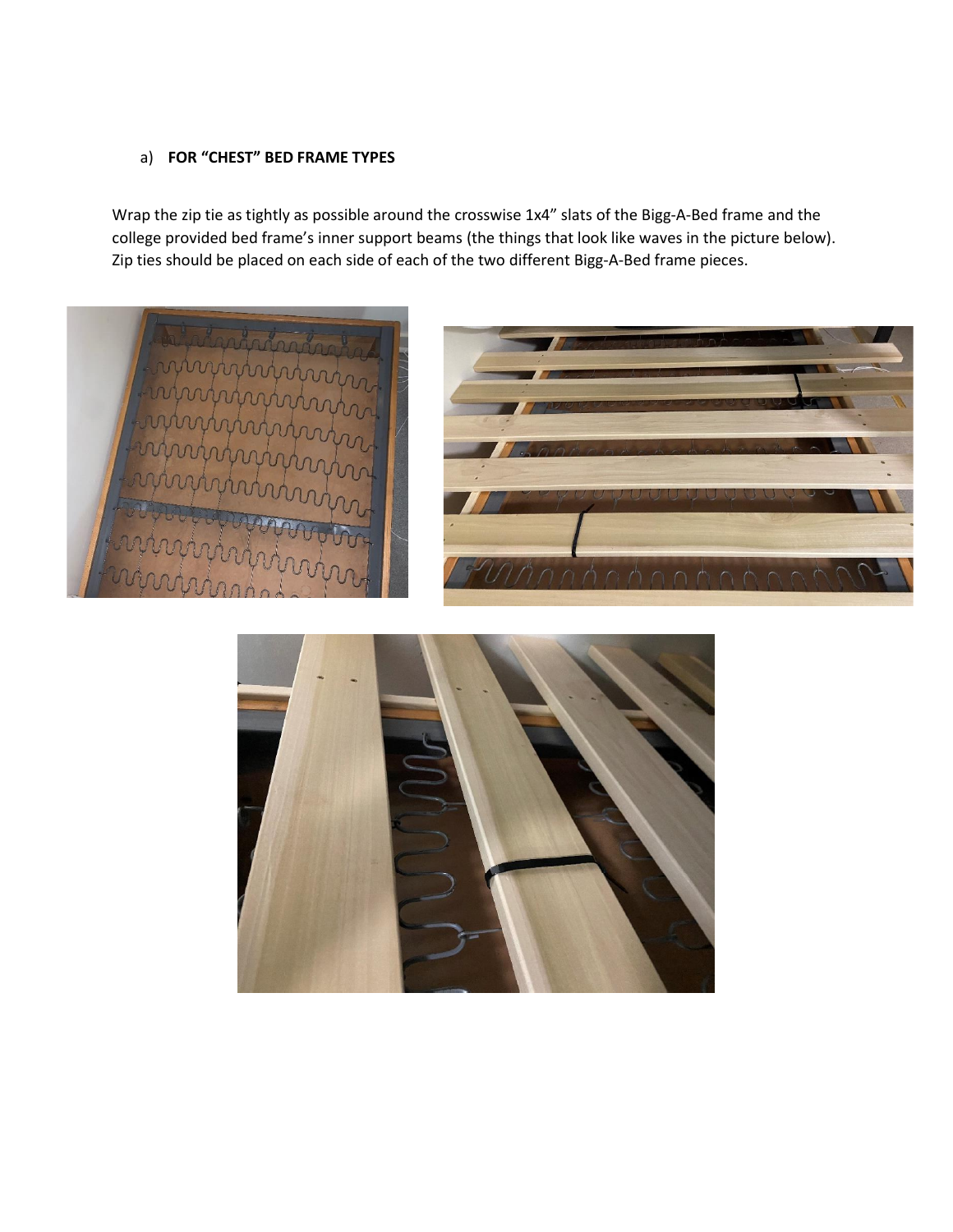#### **IF YOU PURCHASED THE "BIGG-A-BED FRAME" PACKAGE, YOUR SETUP IS COMPLETE. IF YOU PURCHASED THE "MIDD KID BIGG-A-BED" PACKAGE, CONTINUE TO STEPS 3 - 8.**

3.

Place the Bigg-A-Bed foam against the wall beside the college mattress. Adjust the foam so that it is flush with the college provided mattress.

4. **Pictured:** Bigg-A-Bed mattress topper on top of the Full-XL sized bed.

Place your personally owned or Bigg-A-Bed mattress topper over the Bigg-A-Bed foam and the college provided mattress.

![](_page_4_Picture_5.jpeg)

5. **Pictured:** mattress cover on the Full-XL Bigg-A-Bed.

Install the Bigg-A-Bed provided mattress cover over the Bigg-A-Bed foam mattress extension and mattress topper. The cover does not have to go over the college mattress. For ease of installation, slide it on from the top of the bed and place the zipper at the bottom.